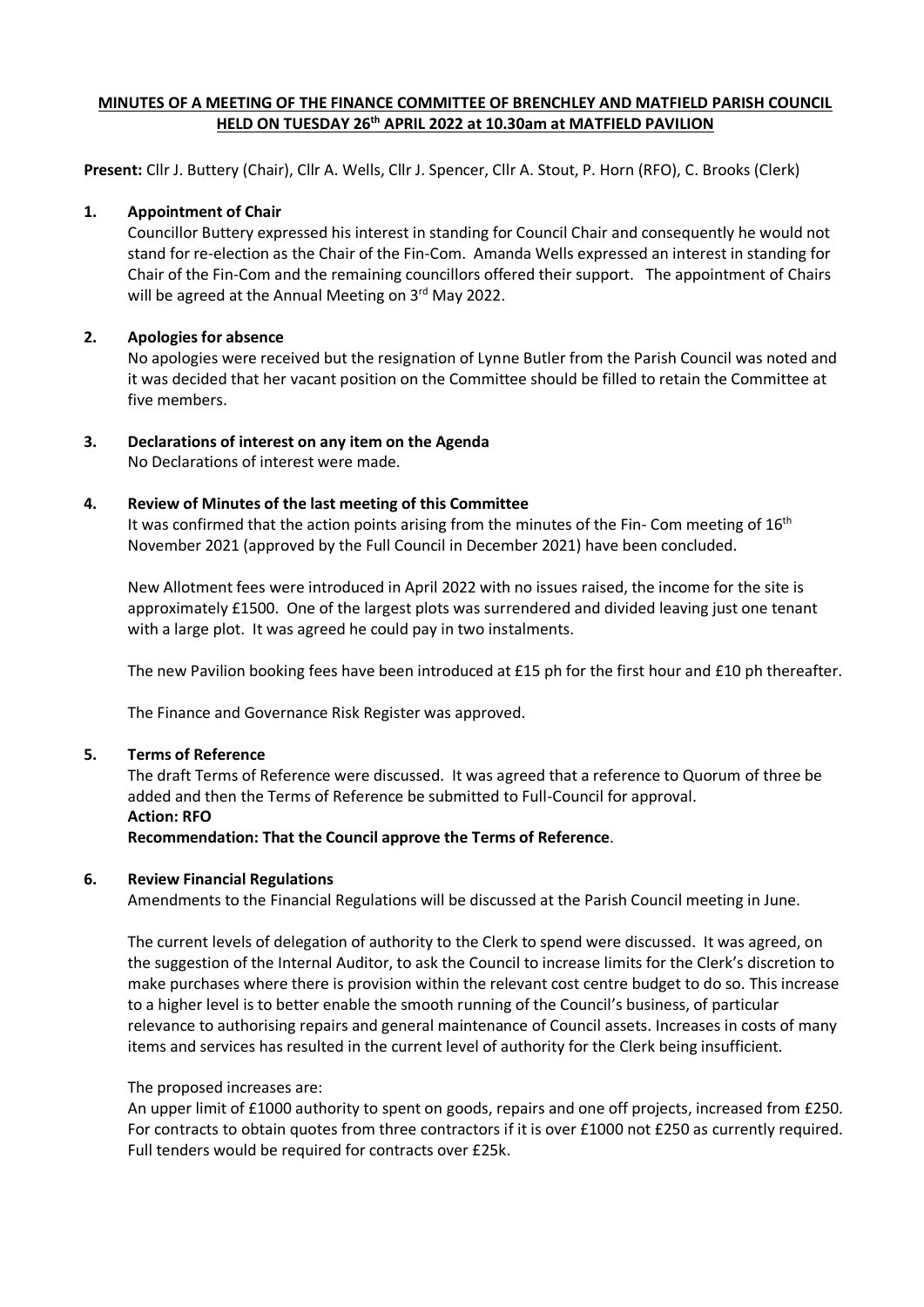An increase of the credit card limit to £1,000 in line with increased delegation limit. The limit on the Credit Card is currently £500 per month.

It was also agreed that the Parish Council should be able to have preferred tradesmen that we trust and can establish a working relationship with, thus enabling work to be undertaken in a shorter timeframe and with less administration whilst maintaining regular value-for-money review. It was agreed that the Clerk investigate reliable tradesmen to put forward as preferred suppliers. **Action: Clerk**

**Recommendation: That the Council adopt the Financial Regulations as amended**

# **7. SIC (Statement of Internal Controls)**

The Internal Auditor recommended that the Council introduce a SIC. Following discussions, it was agreed that the contents of the draft document are covered adequately in the Council's other processes and that the introduction of this document would serve no additional purpose. It was therefore agreed not to introduce a SIC.

# **8. Interim Internal audit report 23 November 2021**

This report was considered and no action was required.

Following the Internal Auditor's confirmation that the Parish Council do not require an interim audit it was agreed to Recommend to Council that the Interim Audit cease with immediate effect producing an annual saving of £350.

# **Recommendation: That the Council approve the discontinuation of the Interim Internal Audit.**

# **9. Budget Monitoring**

**9.1** Comparison of 2021/22 budget to actual spend.

The Comparison was discussed and it was noted that there was an underspend on the budget of £31,319. This comprised mainly of £8,625 underspend on the pond, £1,960 on seats and signs, £1,670 on Computer costs and £1,174 on Christmas lights following a change of approach to projects originally planned. £ 9,507 underspend on budgets due to late commencement of works or late submission of invoices. A saving of £5,490 on mowing by changing frequency and supplier. The resulting increase of reserves from these savings will be considered when assigning budgets and calculating the precept for 2023/24.

### **9.2** Roll over of budget provision

It was determined that there are a number of areas where the unspent budgets from 2021/22 will be spent in 2022/23 due to late submission of invoices and late undertaking of commissioned work. It was noted that these budgets will be overspent in 2022/23 as a consequence. These involve the following cost centres;

- 503: Matfield Green Posts and Parking (£732)
- 512: Streetlight maintenance (£560)
- 514: Trees (£1035)
- 606: Traffic (£7,180)

It was determined that the RFO should contact the auditor to discover if there is any way in which the accounting software can be used to reflect this known overspend without restating the budgets. **Action: RFO**

### **10. Cost Centre Review**

It was agreed that the RFO should monitor expenditure on combined budgets such as trees and allocate costs to the Allotments, Cooksfield and St Luke's to provide better management accounting. It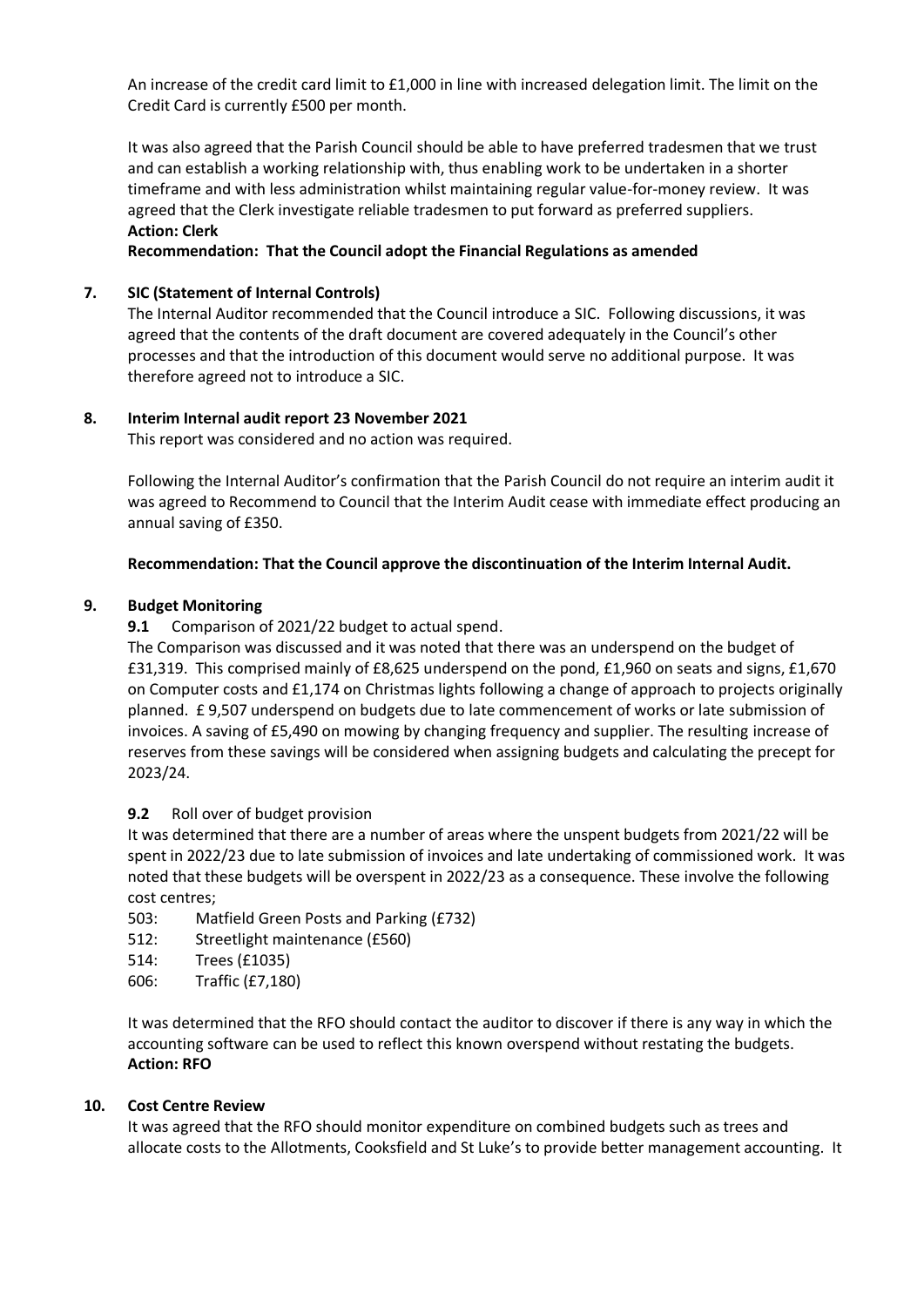was noted that this will impact on the individual budgets concerned but not affect the total agreed budget.

The RFO advised that recent confusion with the cost budgeted/precepted for and grant income associated with Cinderhill has led to a lack of clarity on the budget obligation. A separate cost centre was created for Cinderhill costs not associated with the RPA grant income and £1000 and £2500 were budgeted separately. It was believed that the PC had an agreement to pay £3500 which leaves the cost centre for works at Cinderhill short. A meeting was held on the 13th April with the Kent High Weald Partnership at which KHWP agreed to draft an SLA including the cost of works envisaged for 2022/23 and the resulting requirement on the Parish Councils expenditure for this year. The RFO is to liaise with Councillor Akenhead on the outcome and to appraise the Finance Committee of the impact. **Action: RFO**

# **11. Draft Budget and Precept 2023-24 - timeframes**

Timeframes were agreed and it was determined that the Finance Committee should meet once more before work on the draft budget and Precept commences.

June/July/August: Request to Councillors for expenditure requirements to be suggested, including quotes.

Early/Mid Sept: First working draft Budget meeting (RFO/Clerk and Chair of FinCom). October PC Meeting: First draft of budget for comment.

Mid-Oct/early Nov: FinCom second budget meeting early November (including allotment/pavilion fees etc)

Dec: Full PC approval of budget

It was noted that inflation needs to be a consideration in this year's calculations.

# **12. Income and Fees - information**

The RFO advised that it is only the Cricketers who now hold a licence for Matfield Pavilion. The Guides have paused usage of the Pavilion pending consideration of reforming a pack. They have requested that their use of the cupboard at the Pavilion remains. The Committee agreed to permit their partial retention of this cupboard but that they return the keys they hold to the Parish Council.

### **Action: The Clerk be asked to convey this decision to the Guides.**

# **13. Contracts**

# 13.1 Renewal of Contracts and Suppliers

The RFO advised that the renewal of the Grounds Maintenance contract is due at the end of this year and it was agreed that she should seek early quotes for renewal (this having been offered only for a one year contract to Landscape Services whereas it had previously been for three years). It was also noted that the Photocopier lease comes up for renewal in October and it was agreed that the RFO should undertake an assessment of the PC's current requirements and options.

### **Action: RFO**

**13.2** Appraisal of current Contracts held A list of contracts was supplied and noted.

# **14. Direct Debits/ Standing Orders – information**

A list of Direct Debits was supplied and noted.

### **15. Asset Register – Review**

The Asset Register was reviewed by Councillor Stout and the RFO and updated in 2022 to add a laptop and benches. The impact of this update was reviewed by the Finance Committee.